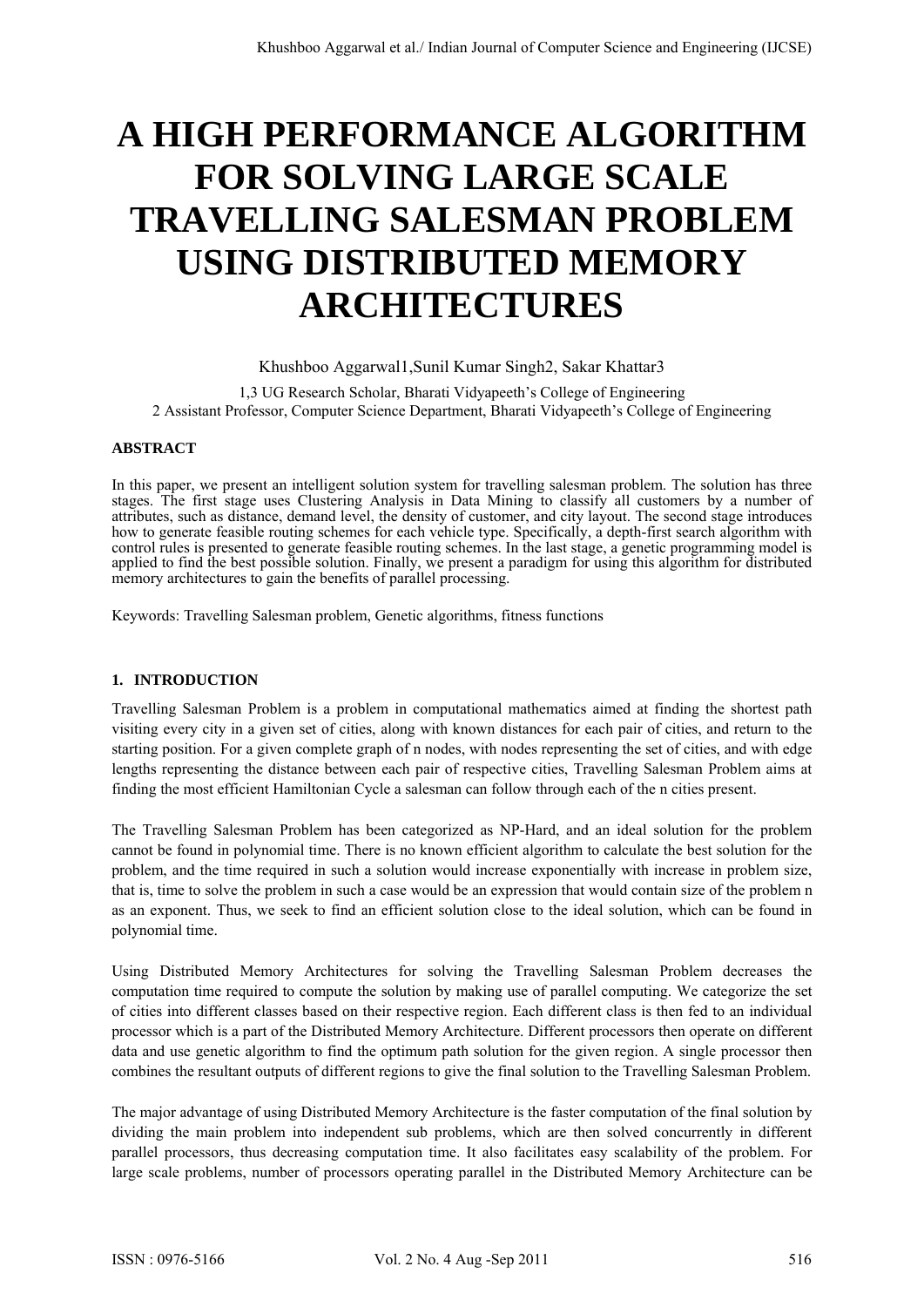increased, to work on a larger set of cities, thus restricting the increase in computation time to a minimum level. A disadvantage of using Distributed Memory Architecture is that the quality of final solution is degraded when the solutions of different regions are combined, since there is no co-relation between the data of different classes processed by different processors, and the intermediate path solutions of different regions are completely independent of each other.

## **2. LITERATURE SURVEY**

### A. The Traveling Salesman problem (TSP)

The Traveling Salesman Problem (TSP) is an NP-hard problem in combinatorial optimization studied in operations research and theoretical computer science. Given a list of cities and their pair wise distances, the task is to find a shortest possible tour that visits each city exactly once.

With metric distances: In the metric TSP, also known as delta-TSP or Δ-TSP, the intercity distances satisfy the triangle inequality. This can be understood as "no shortcuts", in the sense that the direct connection from A to B is never longer than the detour via C.

Cij<=Cik+Ckj

Exact algorithms: The most direct solution would be to try all permutations (ordered combinations) and see which one is cheapest (using brute force search). The running time for this approach lies within a polynomial factor of O (n!), the factorial of the number of cities, so this solution becomes impractical even for only 20 cities. One of the earliest applications of dynamic programming is an algorithm that solves the problem in time O (n22n) [2].

The dynamic programming solution requires exponential space. Using inclusion–exclusion, the problem can be solved in time within a polynomial factor of 2n and polynomial space. Improving these time bounds seems to be difficult. For example, it is an open problem if there exists an exact algorithm for TSP that runs in time O (1.9999n).

### B. Genetic Algorithms

Genetic algorithms are an optimization technique based on natural evolution. They include the survival of the fittest idea into a search algorithm which provides a method of searching which does not need to explore every possible solution in the feasible region to obtain a good result. Genetic algorithms are based on the natural process of evolution. In nature, the fittest individuals are most likely to survive and mate; therefore the next generation should be fitter and healthier because they were bred from healthy parents. This same idea is applied to a problem by first 'guessing' solutions and then combining the fittest solutions to create a new generation of solutions which should be better than the previous generation. We also include a random mutation element to account for the occasional 'mishap' in nature.

### **3. ALGORITHM**

### Customer classification

Customer classification is the primary task in the first stage to solve the PRP. In this stage, clustering analysis in Data Mining is used to classify all customers into some areas by some attributes, such as distance, demand level, the density of customer, city layout, and others. If the customers in one area are considered to have some similar parameters, then the computing complexity can be greatly reduced. Nevertheless, customer classification is still an important and complicated task in the approach. We are using neural networks to cluster.[4]

Generating vehicle routing scheme ( dfs )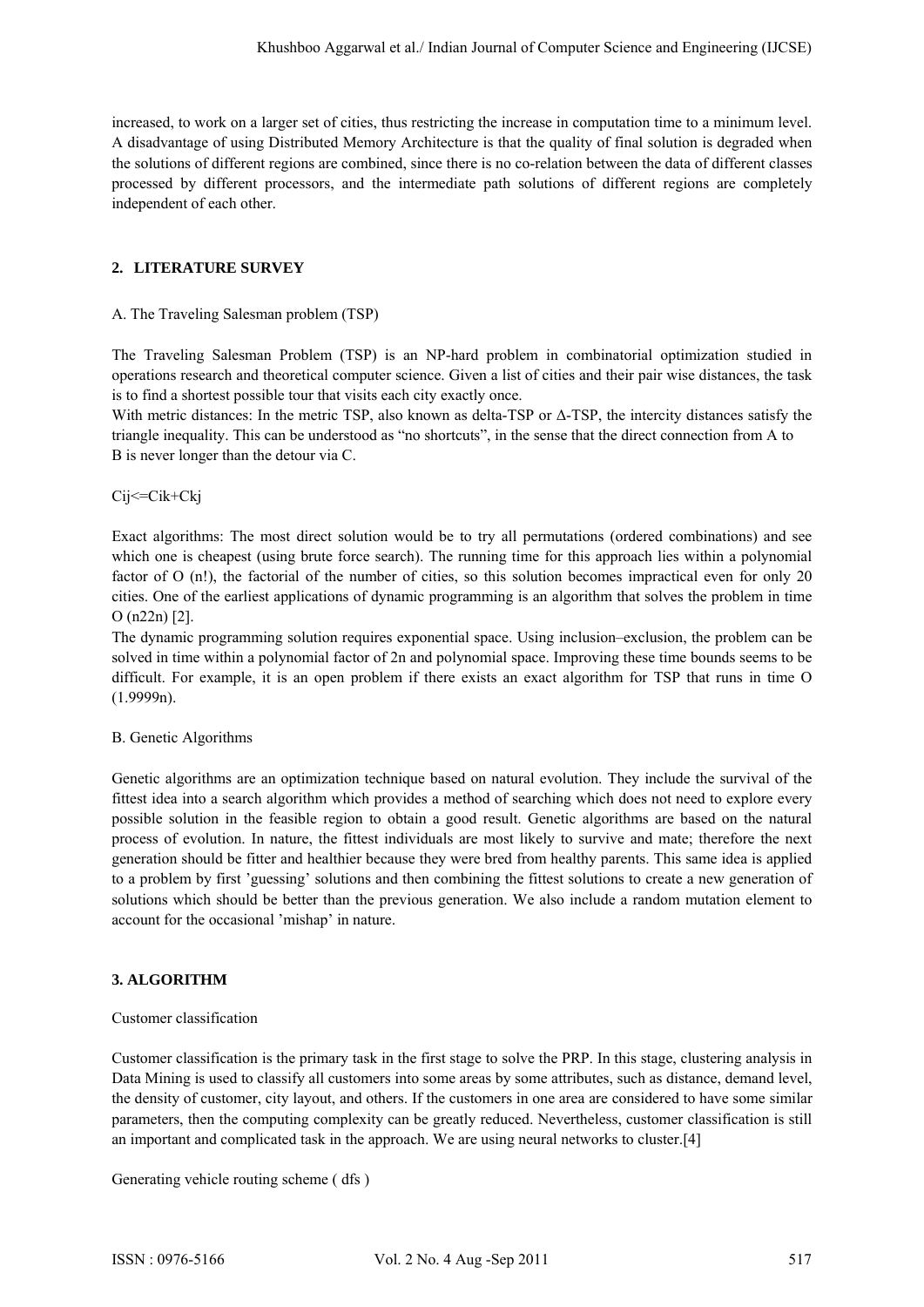A feasible vehicle routing scheme refers to a vehicle's routing plan that starts with the depot and ends with the last customer that either uses up the full vehicle load or satisfies the given time window. Only after all feasible routing schemes are obtained can we construct a PRP optimization model. When a vehicle leaves from the central depot, it must choose one of all customers as its serving target. After the customer is served, the vehicle will choose one of the remaining un-served customers as its delivery stop. This process continues until the travel time or the capacity constraint is violated.

A routing scheme is a path spanning through the state space from an initial state to a goal state. In this case, the central depot is a search node corresponding to the initial state, and the last customer a vehicle will serve within the travel time or the load constraint is the goal state. Thus, the generation of vehicle routing schemes is turned into the path searching through the state-space. We adopt the depth-first search strategy in Artificial Intelligence to generate the routing schemes, and use the travel time and capacity to control the search depth

Optimizing the problem (genetic algorithm)

Once the feasible routing schemes are identified, it is necessary to identify the best scheme. We develop an integer programming model to accomplish the task. The integer model aims to minimize the total vehicle operating cost subject to several constraints. Optimization using Genetic Algorithms.

Algorithms exist that can solve this problem exactly. However, as the number of cities grow, the time required to find the solution grows exponentially. When you get above, say, 100 cities, you need a rather powerful computer if you want the solution this side of Christmas.

If you want a fast answer and you can live with not having the exact solution, the way to solve the TSP problem is by heuristics. A common heuristic method is to start in a city and then travel to the nearest city and so on, until all cities have been visited.

This program uses a genetic algorithm as a heuristic approach. A genetic algorithm mimicks natural evolution: Out of a population of individuals (which in fact each represent a proposed solutions in the form of a route between all cities) the fittest are selected to mate, creating new individuals (new proposed routes).

Basically, with the proper criteria and methods for fitness, selection, and reproduction, some of the new individuals represent better solutions (in this case less overall distance). These individuals are then selected for a new generation, and so on. That is how a genetic algorithm works.[3]

# **4. PSEUDOCODE**

### ALGORITHM: GATSP

Begin Step 1: Classify the cities according to their distance from the central depot.

Class  $A = 0 \leq \text{dist} \leq 3$ Class  $B = 3$  <dist <6 Class  $C = 6 \leq \text{dist} \leq 9$ Class  $D = 9$  <dist <12 Class E=  $12$  < dist < 15

Step 2: For each class X do the following

Step 3: Apply DFS(X) where X is a set of cities in the class to generate the initial population P0

Step 4: Using P0 as the first generation, Apply GA to the P0 and continue for 512 generations.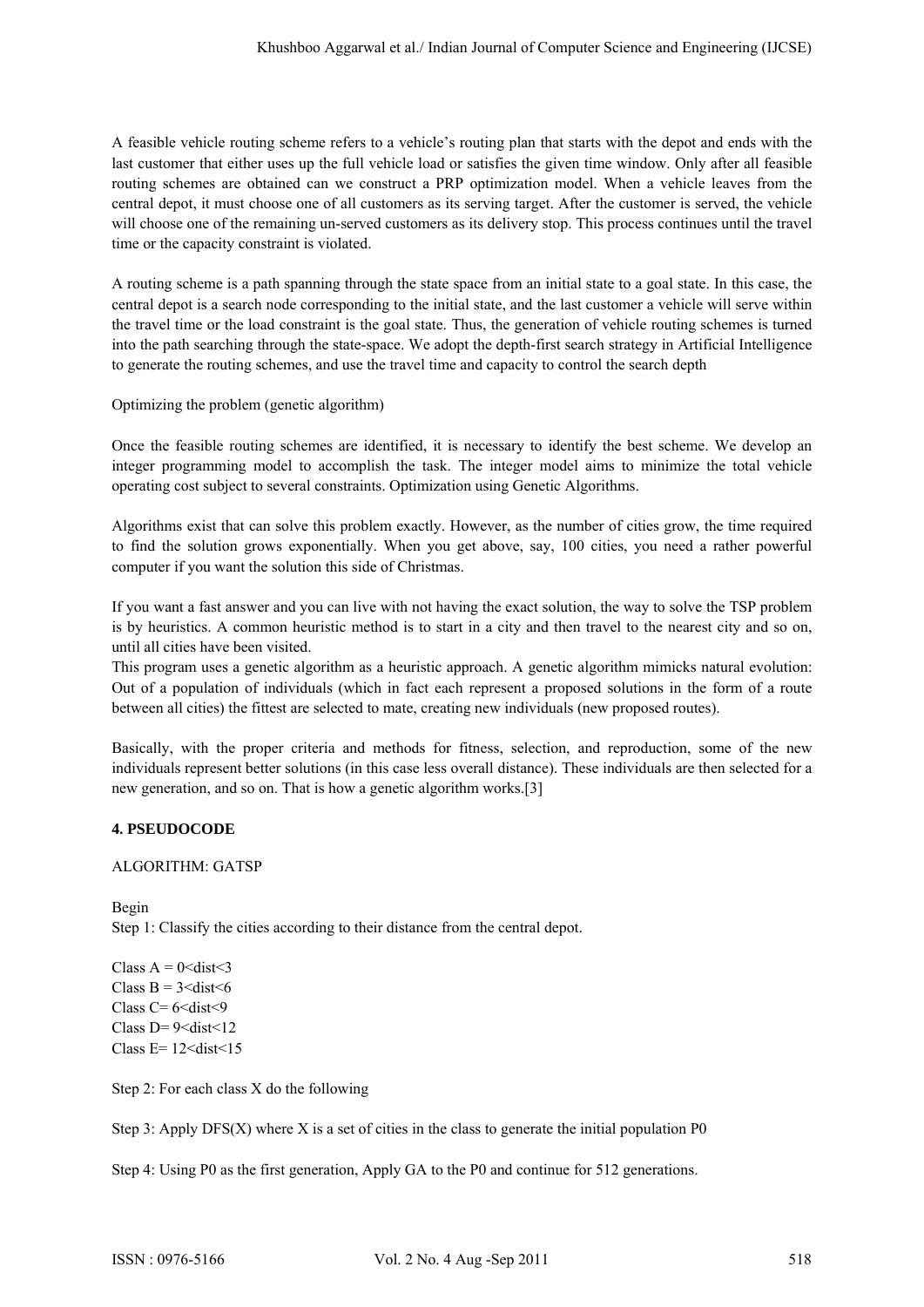The new generations are made using the GreedyCrossOver Technique.

Fitness function used is

Fitness=x4+y3+z2+u

x= Distance y=road conditions z=traffic u=drivers experience

Step 5: Combine the solution of each class to give the final result.

Step 6: Calulate the final distance for the path and display



### **5.IMPLEMENTATION ON DISTRIBUTED MEMORY ARCHITECTURE**

Many architectures for implementation of genetic algorithms on distributed architectures have been proposed in [5]. These include covenant architecture in which all the processors communicate after each generation of the algorithm. Another extreme is the disparate implementation in which the processors do not communicate at all withing successive generation and give the final result by just combining them in the last stage. Between these two extremes a trade off of performance and search quality exists. The more the communication between the processors the better the quality of a solution. Thus the use of the architecture is dependent on the application for which we use the algorithm. In case of criticial applications like protein structure of medicines etc. we need the search to be accurate and thus, we use a covenant architecture of implementation. [6]

However, In our case, the performance of the Travelling Salesman Algorithm is more critical. This is because as the number of cities increases the problem becomes intractable. Thus, we use a disparate implementation. This will give us a nearly good solution in the minimum time possible.<sup>[7]</sup>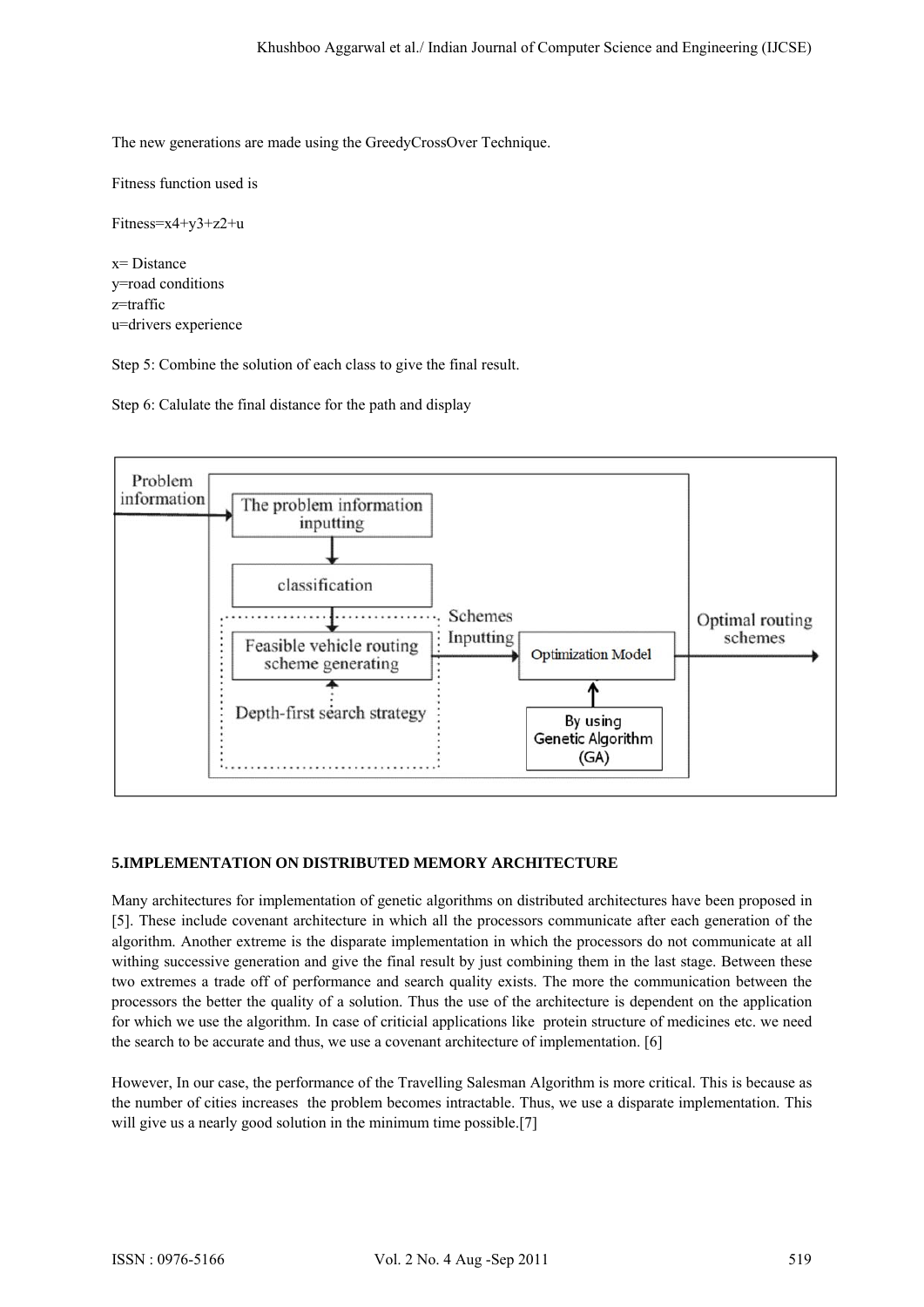#### **6. PERFORMANCE ANALYSIS**

We reviewed the performance of the above algorithm on each of the proposed architectures and plotted the results as a graph between the running time and the number of processors used in the model.

It can be seen from the above graph that the running time in a disparate implementation is greatly reduced, and thus, the performance of this implementation is better than a covenant implementation. However there exists a tradeoff between performance and search quality. The choice of the architecture is dependent in the application. If we are using the GA to predict a critical problem where search quality is a crucial factor we prefer a covenant implementation despite its slow running time.



## **7. TRADE OFF BETWEEN APPLICATION IN COVENANT AND DISPARATE IMPLEMENTATIONS OF PARALLEL GENETIC ALGORITHM**

The disparate implementation of the algorithm is better suited to the protein structure prediction as the population is large and its running on a covenant system will take much more time. Both the semi-disparate and disparate implementations show much lesser time complexity and an analysis leads to the result that the semidisparate is more effective. Thus using a parallel genetic algorithm on distributed memory architecture is the best possible alternative, running in lesser time and yielding better results.

## **8. CONCLUSION**

The algorithm we proposed was a three stage algorithm. The algorithm uses the depth first search algorithm to find the best path through the search space. It then uses the genetic algorithms for optimizing the solutions. We also studied the possibility of using this algorithm on distributed memory architecture. When used with this architecture, the algorithm showed a significant improvement over the other algorithms.